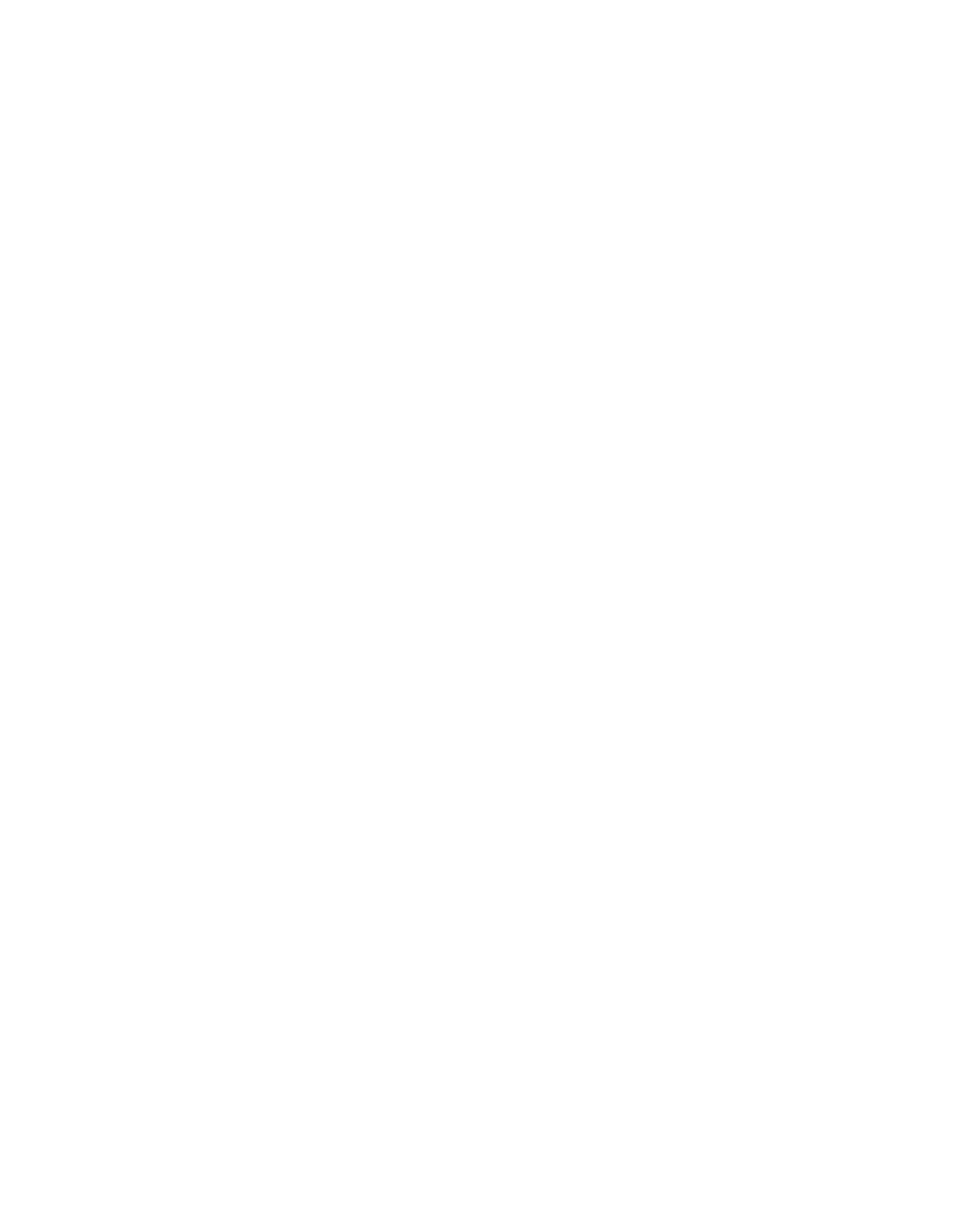### **Introduction**

Section 15126 of the State CEQA Guidelines requires that all phases of a project must be considered when evaluating its impact on the environment, including planning, acquisition, development, and operation. As part of this analysis, the EIR must also identify (a) significant environmental effects of the proposed project, (b) significant environmental effects which cannot be avoided if the proposed project is implemented, (c) significant irreversible environmental changes which would be involved in the proposed project should it be implemented, (d) growth‐inducing impacts of the proposed project, (e) mitigation measures proposed to minimize significant effects, and (f) alternatives to the proposed project.

A discussion of growth‐inducing impacts is found in Chapter 6, all proposed mitigation measures are found in Chapter 3, Sections 3.1–3.14, and alternatives to the proposed project are found in Chapter 5. As required by CEQA, a table showing where each of these requirements is discussed is also included in Chapter 1 (see Table 1‐1).

# **Significant Environmental Effects**

Chapter 3 (Environmental Analysis) of this EIR, which includes Sections 3.1 through 3.14 of this EIR, provides a comprehensive analysis of the proposed project's environmental effects, including the level of significance both before and after mitigation.

# **Significant and Unavoidable Environmental Effects**

Section 15126.2(b) of the State CEQA Guidelines requires that an EIR describe any significant impacts that cannot be avoided even with the implementation of feasible mitigation measures. The environmental effects of the proposed project on various aspects of the environment are discussed in detail in Chapter 3 of this EIR. Significant impacts that cannot be avoided if the project is approved as proposed include those listed below.

### **Aesthetics**

The project would substantially damage scenic resources, including scenic vistas from public parks and views from designated scenic highways or arterial roadways. The proposed project would substantially cut into the native hillside, resulting in a denuded slope and visually scarred landscape. The cut slopes that form the ridgeline of the project are a critical component in this setting, and highway motorists would have an extended view. This would be considered a significant long-term impact. Even with the implementation of mitigation measures, the natural features of the project site would be permanently lost through landform modification, and revegetation may not significantly block the visual effects of the light poles, whose numbers, height, and geometry would appear as contrasting and negative features in the skyscape.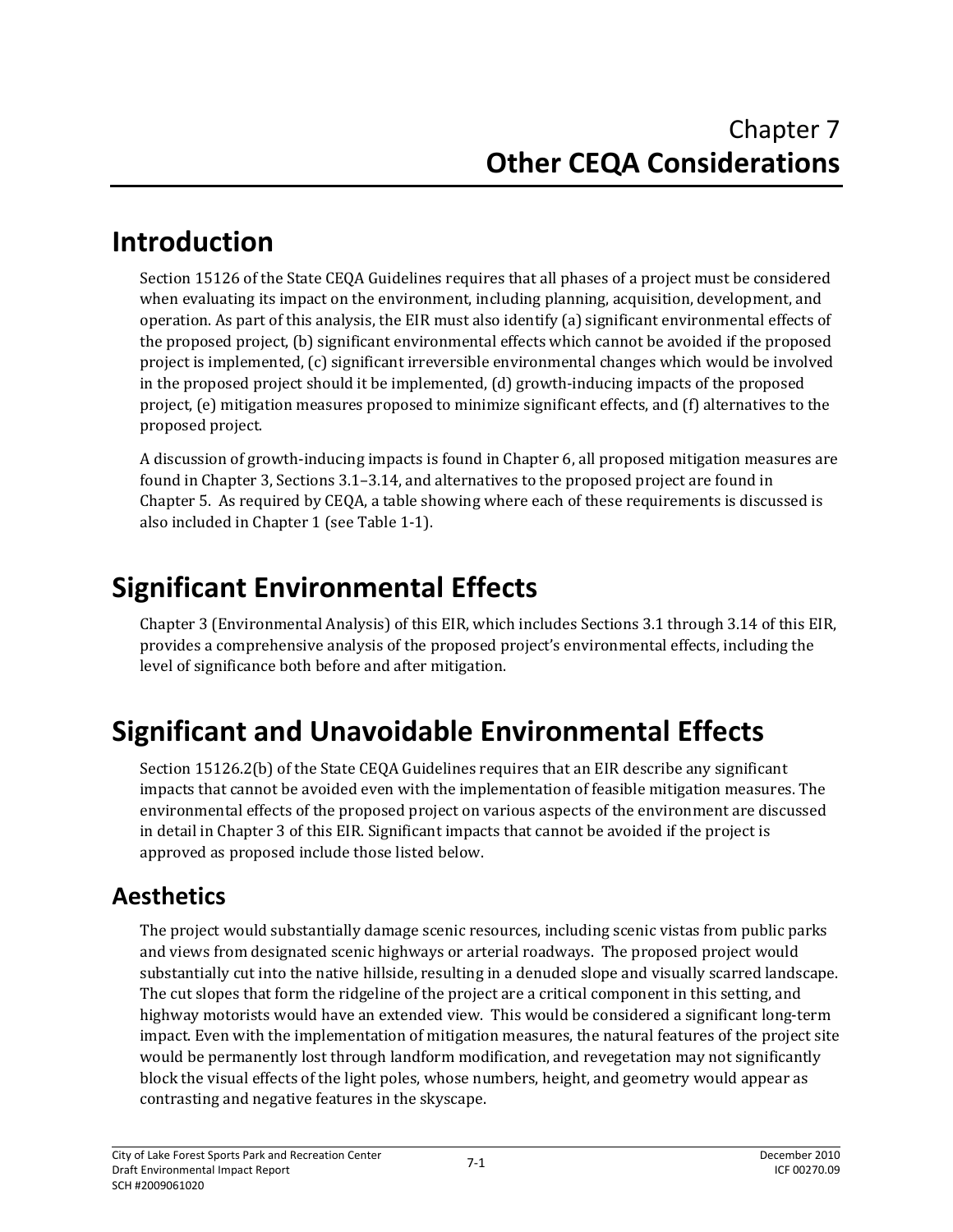New light sources associated with the sports field complex would include the illumination of 13 athletic fields and associated parking lots and walkways. When in operation, night views for nearby receptors would be adversely affected by project lighting. Because impacts from nighttime lighting are highly subjective to individual viewers, individual experiences may vary, and may be considered substantial to some area residents. Sky glow would be increased over existing conditions, and residents and the public in the area would be adversely affected. Impacts would be significant and unavoidable.

The project would substantially degrade the existing visual character or quality of the site and its surroundings. Most of the serene natural setting and the natural features of the project site would be permanently lost through landform modifications. Because the visual impacts of cut slopes and landform modifications would occur over an extended period of years, and it cannot be guaranteed that impacts would be avoided by mitigation measures; impacts would be significant and unavoidable. In addition, lighting features would be prominent and would intrude on skyline views resulting in significant and unavoidable impacts.

#### **Air Quality**

Two grading options are proposed and were evaluated in the EIR. Mitigated emissions for Grading Plan 1, high‐pad scenario, are provided in Table 3.2‐9 and mitigated emissions for Grading Plan 2, low‐pad scenario, are provided in Table 3.2‐10. As shown in the two tables, regional emissions of  $NO<sub>X</sub>$  for Grading Plan 1 and Grading Plan 2 would remain above the SCAQMD Significance Threshold. As such, if Grading Plan 1 or 2 are selected, impacts from construction would be considered significant and unavoidable.

Mitigated onsite emissions for Grading Plan 1 are provided in Table 3.2‐15, and mitigated onsite emissions for Grading Plan 2 are provided in Table 3.2‐16. As shown therein, localized emissions of PM<sub>10</sub> and PM<sub>2.5</sub> for both grading plans would remain above the SCAQMD Localized Significance Threshold. As such, construction impacts under either grading option would be considered significant and unavoidable.

#### **Greenhouse Gases**

With regard to climate change and proposed project-related GHG emissions, the amounts of construction‐ and operations‐period GHG emissions that would result from development of the proposed project have been quantified and shown in Section 3.6, Greenhouse Gases. Implementation of Mitigation Measures GHG‐1 through GHG‐10 would reduce the incremental GHG emissions associated with implementation of the proposed project, although the precise degree of the reduction is not quantifiable and therefore not known. No additional feasible mitigation measures exist. Even with these mitigation measures, implementation of the proposed project will continue to contribute to the global climate change impacts of development. Therefore, GHG emissions that occur as a result of proposed project implementation are considered significant and unavoidable. The cumulatively considerable incremental contribution to the worldwide increase in GHG emissions represented by development that is anticipated to occur with implementation of the proposed project is considered significant and unavoidable.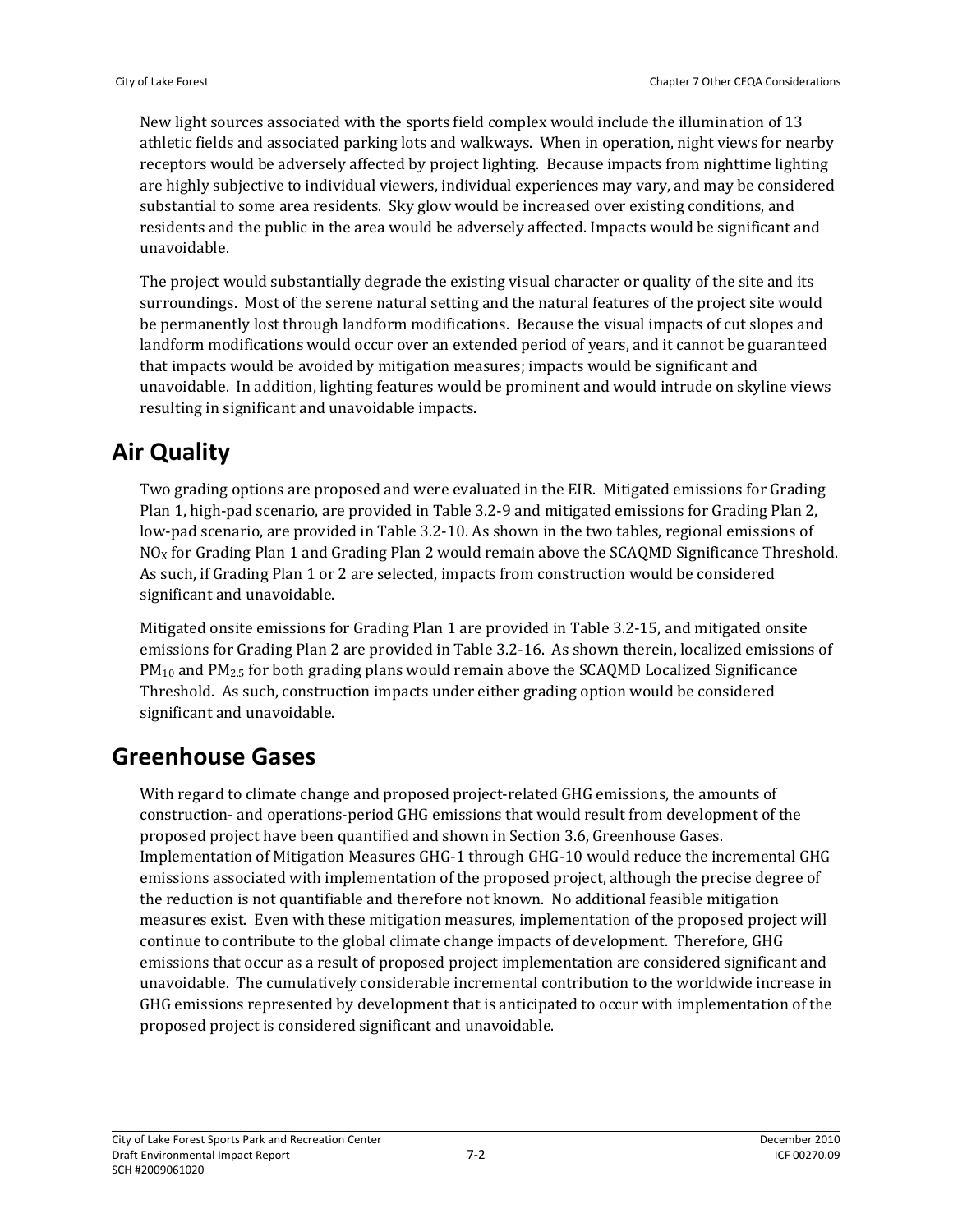#### **Mineral Resources**

The grading concept for the Rados property involves removal of a significant quantity of material. A significant impact to mineral resources would occur if the material is (a) removed from the site and not processed for utilization of the mineral resources, or (b) if the material remains onsite and development of the project precludes future mining of the resource.

Future market conditions for mineral resources at the time grading for the sports park occurs is unknown. It is also unknown whether, at the time the Rados property becomes available, the ETMC will have an operating mine that would be available to process the surplus material to be excavated at the Rados property. Even if some materials from the Rados property were to be processed at the ETMC facility, some unknown quantity of mineral resources may remain. The EIR analysis assumes that the proposed project would be constructed and would preclude future mining of the mineral resources on the 13 acre Rados property, resulting in a significant and unavoidable impact.

## **Significant Irreversible Environmental Effects**

Pursuant to Section 15126.2(c) of the State CEQA Guidelines, an EIR must consider any significant irreversible environmental changes that would be caused by the proposed project, should it be implemented. Section 15126.2(c) reads as follows:

Uses of nonrenewable resources during the initial and continued phases of the project may be irreversible since a large commitment of such resources makes removal or nonuse thereafter unlikely. Primary impacts and, particularly, secondary impacts (such as highway improvement which provides access to a previously inaccessible area) generally commit future generations to similar uses. Also, irreversible damage can result from environmental accidents associated with the project. Irretrievable commitments of resources should be evaluated to assure that such current consumption is justified.

A project would result in significant irreversible environmental changes if:

- The primary and secondary impacts would generally commit future generations to similar uses.
- $\bullet$  The project would involve a large commitment of nonrenewable resources.
- The project would involve uses in which irreversible damage could result from any potential environmental accidents associated with the project.
- The proposed consumption of resources is not justified (e.g. the project involves the wasteful use of energy).

#### **Analysis of Significant Irreversible Changes**

The proposed project would require the use of nonrenewable resources such as lumber, metal alloys, and aggregate resources for the physical construction components of the project. Furthermore, fossil fuels, energy, and water would be consumed during construction and operation activities. Fossil fuels in the form of diesel oil and gasoline would be used for construction equipment and vehicles. During operations, diesel oil and gasoline would be used by trucks and passenger vehicles. Electrical energy and natural gas would also be consumed during construction and operation. These energy resources would be irretrievable and their loss irreversible. However, the project does not represent an uncommon construction project that uses an extraordinary